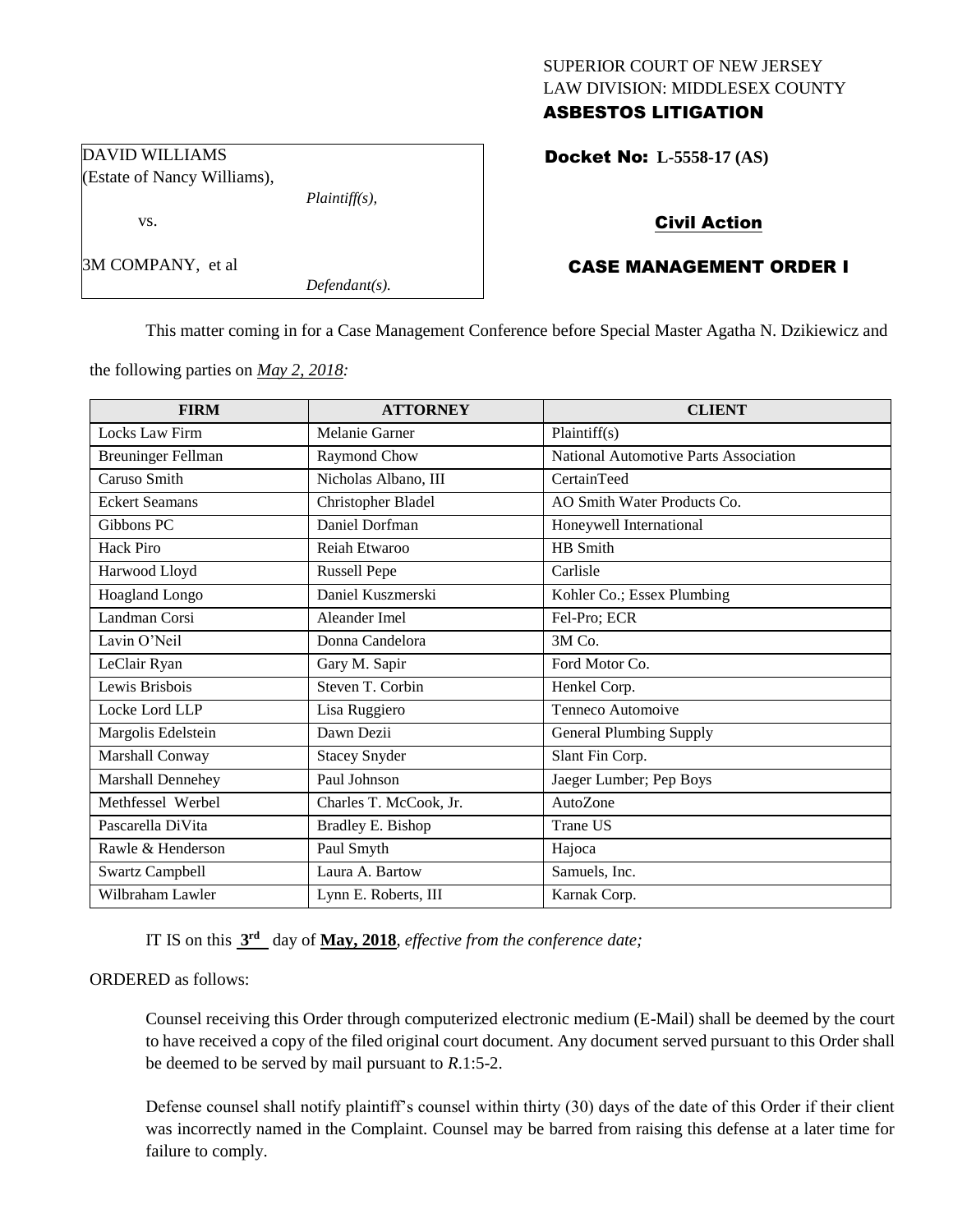## **DISCOVERY**

| May 31, 2018       | Plaintiff shall serve answers to standard interrogatories.                                                                                                                                                  |
|--------------------|-------------------------------------------------------------------------------------------------------------------------------------------------------------------------------------------------------------|
| May 31, 2018       | Plaintiff shall serve answers to wrongful death interrogatories by this date.                                                                                                                               |
| June 15, 2018      | Defendants shall serve answers to standard interrogatories by this date.                                                                                                                                    |
| June 29, 2018      | Plaintiff shall propound supplemental interrogatories and document requests by this date.                                                                                                                   |
| August 3, 2018     | Defendants shall serve answers to supplemental interrogatories and document requests by this<br>date.                                                                                                       |
| June 29, 2018      | Defendants shall propound supplemental interrogatories and document requests by this date.                                                                                                                  |
| August 3, 2018     | Plaintiff shall serve answers to supplemental interrogatories and document requests by this<br>date.                                                                                                        |
| September 14, 2018 | Fact discovery, including depositions, shall be completed by this date. Plaintiff's counsel shall<br>contact the Special Master within one week of this deadline if all fact discovery is not<br>completed. |
| September 14, 2018 | Depositions of corporate representatives shall be completed by this date.                                                                                                                                   |

## **EARLY SETTLEMENT**

October 19, 2018 Settlement demands shall be served on all counsel and the Special Master by this date.

## **SUMMARY JUDGMENT MOTION PRACTICE**

- October 19, 2018 Plaintiff's counsel shall advise, in writing, of intent not to oppose motions by this date.
- November 2, 2018 Summary judgment motions shall be filed no later than this date.
- November 30, 2018 Last return date for summary judgment motions.

## **MEDICAL DEFENSE**

- May 31, 2018 Plaintiff shall serve executed medical authorizations (along with answers to interrogatories) by this date.
- May 31, 2018 Plaintiff shall serve a diagnostic medical report and any medical records in plaintiff's possession by this date.
- October 19, 2018 Plaintiff shall serve medical expert reports by this date.
- January 31, 2019 Defendants shall identify its medical experts and serve medical reports, if any, by this date. In addition, defendants shall notify plaintiff's counsel (as well as all counsel of record) of a joinder in an expert medical defense by this date.

 $\_$  ,  $\_$  ,  $\_$  ,  $\_$  ,  $\_$  ,  $\_$  ,  $\_$  ,  $\_$  ,  $\_$  ,  $\_$  ,  $\_$  ,  $\_$  ,  $\_$  ,  $\_$  ,  $\_$  ,  $\_$  ,  $\_$  ,  $\_$  ,  $\_$  ,  $\_$  ,  $\_$  ,  $\_$  ,  $\_$  ,  $\_$  ,  $\_$  ,  $\_$  ,  $\_$  ,  $\_$  ,  $\_$  ,  $\_$  ,  $\_$  ,  $\_$  ,  $\_$  ,  $\_$  ,  $\_$  ,  $\_$  ,  $\_$  ,